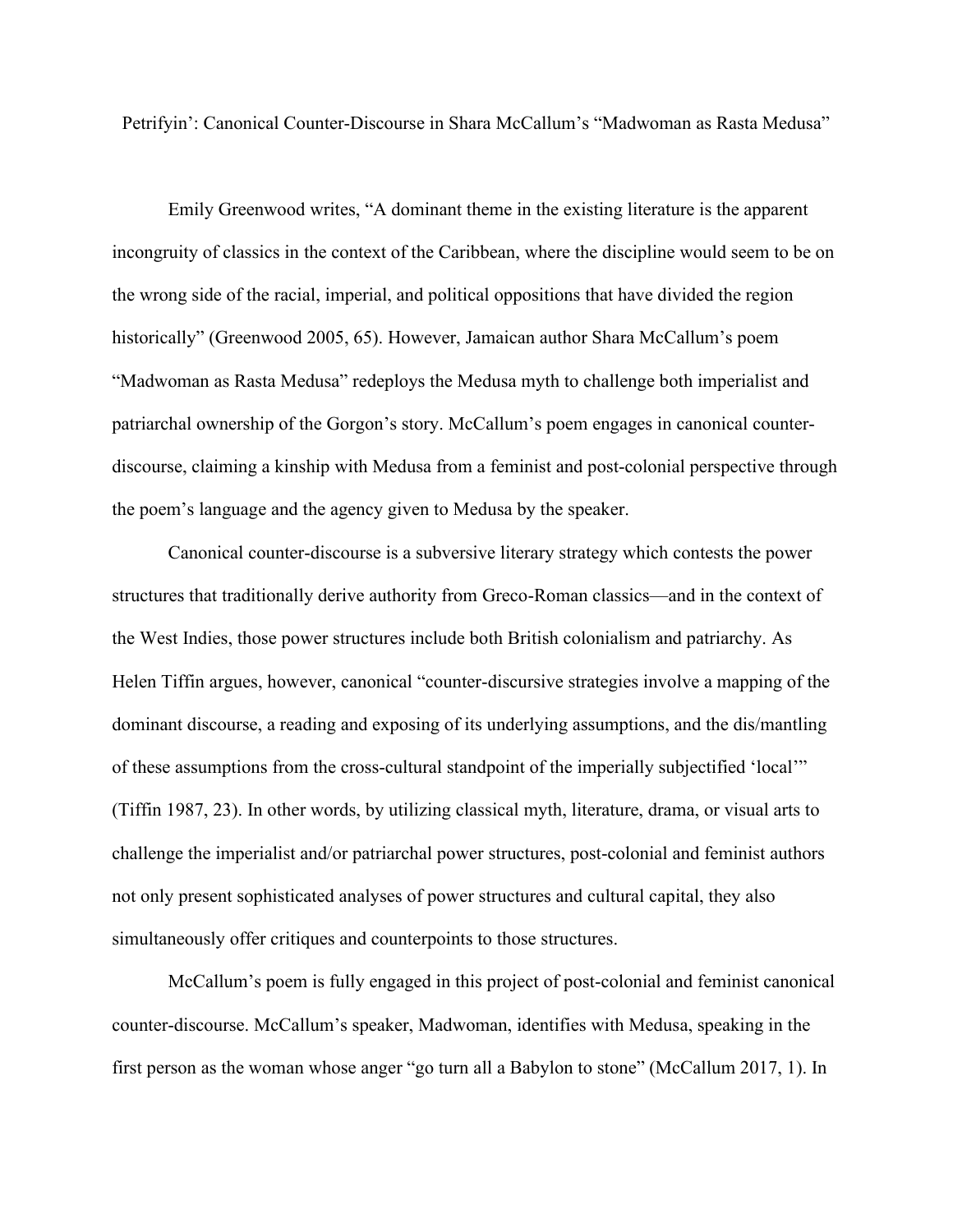this sense, McCallum's poem follows a trend of feminist Medusa poems going back through the 1970s, where Medusa is presented in the first person and speaks feminist rage. These authors turn Medusa from the object to whom things are done in the classical myths, to a subject who is empowered and active in meting out punishment for the sexual violence she suffers. However, unlike writers like Mary Sarton (1971) or Ann Stanford (1977), McCallum's poet persona remains distinct from Medusa—the speaker remains Madwoman. Only for this poem does Madwoman make sense of her experience through the lens of Medusa's story.

The other strand of canonical counter-discourse in McCallum's poem is a post-colonial claiming of classical mythology on behalf of the Jamaican subject. The poem is written in Patois—the Jamaican folk language that evolved in resistance to the standard English imposed under British colonialism—and it is run through with apocalyptic Rasta theology. When Madwoman says, "I-woman is the Deliverer and the Truth" (McCallum 2017, 2) or "I-woman is the Reckoning and Judgment Day" (McCallum 2017, 15), she utilizes theological concepts central to the Rastafarian worldview—especially the conflict between oppressive evil and the liberatory potential of the sufferer redeemed. Rasta theology is anti-colonial and stridently resists the power structures at the heart of global inequality, especially as those inequalities typically break down along racial lines. So, when McCallum associates Medusa with Rasta's liberatory ideology, she deploys the Gorgon to resist the imperialist and racial hierarchies that initially taught Greco-Roman myth and literature in Jamaica as part of the British education system meant to impose metropolitan culture and values on the colonies.

Because modes of oppression, disenfranchising, and silencing frequently work along multiple planes, we must be aware of the multiple systems of oppression many subjects find themselves with. As a female poet of color from the Caribbean, McCallum faces multiple axes of